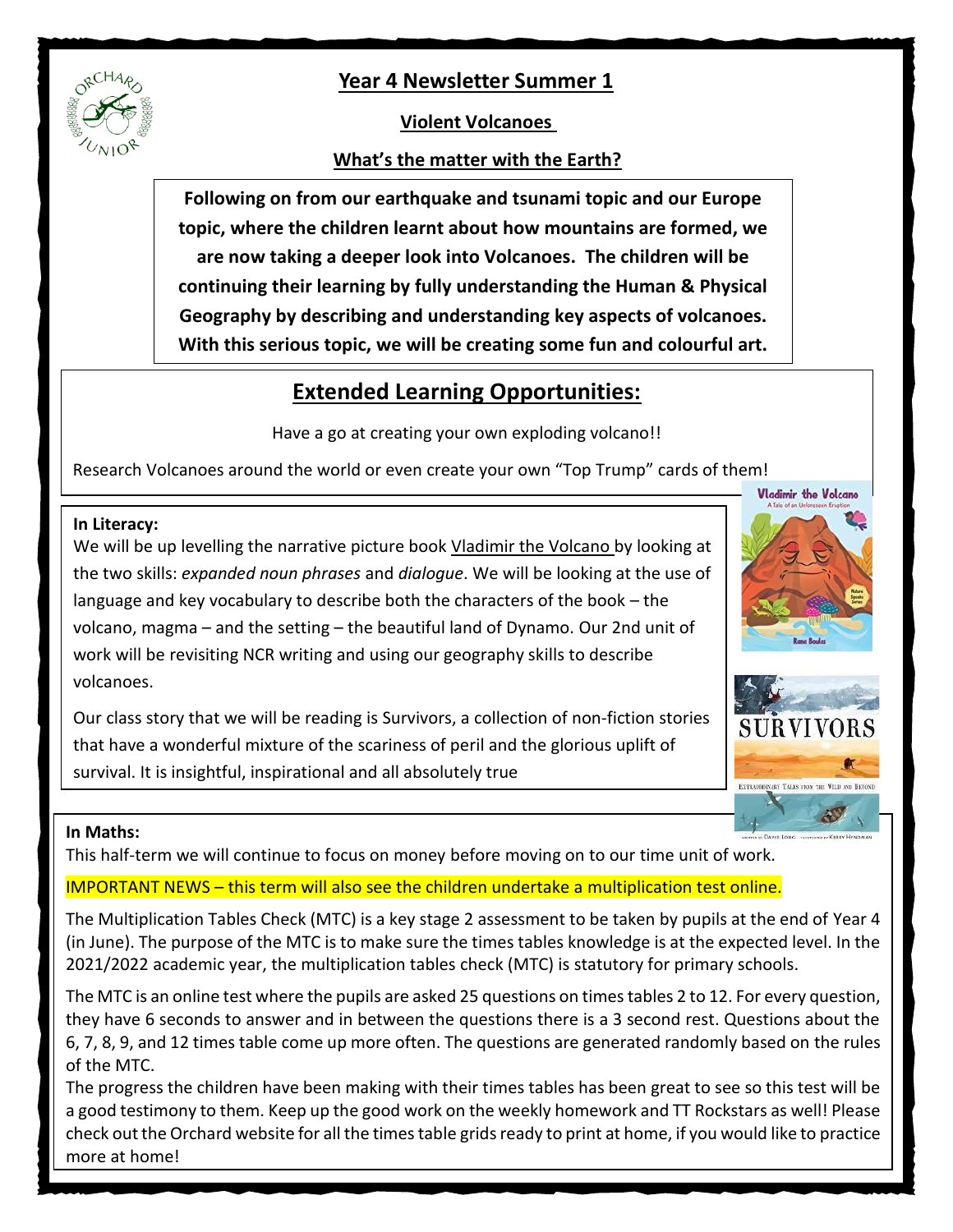## **Leading Question What's the matter with the Earth?**

#### **In Geography:**

Linking back to our Autumn 2 topic of Earthquakes and Tsunamis, we will continue to look at the earth and the impact on the planet – focusing on Volcanoes. We shall be looking at their whereabouts, linking to our tectonic plate knowledge, how they are structured, features of eruptions and a field study of our local area thinking hypothetically about a local volcano.

#### **In Art:**

In art, we will be studying paintings by Eileen Downes to help us design and draw Zentangle Mountains by looking at the construction of landscape images. Zentangle art is a miniature abstract work of art created by a collection of patterns. The children will create tangles with combinations of dots, lines, simple curves, S-curves and orbs. These simple shapes are the "Elemental Strokes" in all Zentangle art and will be then added to mountain landscapes and coloured in.

#### **In Music:**

Mrs Beton will be introducing African percussion this term and will be doing a concert at the end of term! Throughout the term, they will be creating at least two different sounds on the drums: bass (dun) and tone (tek). They will be maintaining a steady beat counting in 2, 3 and 4 metres, copy and match rhythm patterns in 2, 3 and 4 metre fitting them to the steady beat.

#### **In Computing:**

The children are focusing on a programming unit that will teach them to turn Algorithms into codes using two characters in conversation!

#### **In Science:**

The children will be looking at the states of matter and observe that some materials change state when they are heated or cooled, and measure and research the temperature at which this happens in degrees Celsius (°C). The children will then identify the part played by evaporation and condensation in the water cycle and associate the rate of evaporation with temperature.

#### **In French:**

In French, the children will be begin to extend their basic sentences by adding common verbs to describe what they can do and the time of day they do it.

#### **In RE:**

The children will be focusing on Wisdom. During their learning, they will be describing and explain how the people believe the Torah and the Bible contain wisdom and then describing and explaining the importance of this wisdom in the world today.

#### **In PSHE:**

In this unit of work, we will be looking at Media literacy and Digital resilience and how data is shared and used. We will be linking this to real life to make the children aware of online strategies used to gain trust, money and personal information. We will also look at Money and Work. They will be making decisions about money as well as using and keeping money safe.